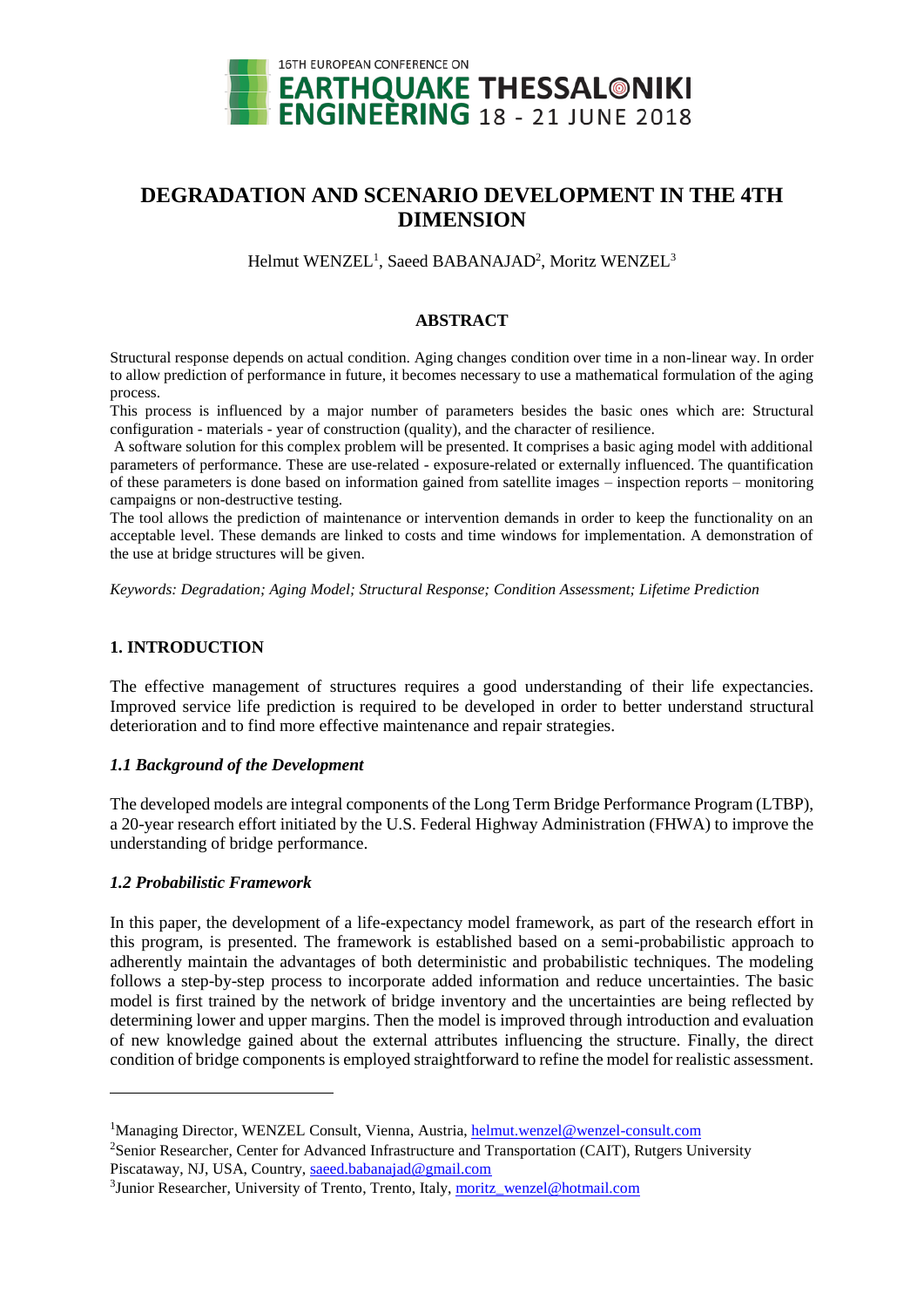# *1.3 Application*

The developed model is applicable to any other type of structure. The assumption that degradation (aging) is a similar process for all kind of structures applies. The parameters that determine the degradation curve are principally the same. Structural configurations considerably influence the resistance against environmental loads. A good example is the difference in performance under earthquakes between a chain of single-span beams compared to a continuous structure. The chosen materials influence lifetime by their specific deterioration behavior. The year of construction parameter brings in the fact that decisions how to build structures can vary considerably. In times where, low cost solutions are preferred, performance problems are most probable. Lifetime is reduced or heavy maintenance has to be introduced costly. Resilience also influences lifetime because the influence of exposure after damage is considerable over time.

In order to apply the methodology to different types of structures, it will be necessary to conduct studies on these parameters, using experience of the respective construction sector. The most advanced technologies are applied in bridge engineering. Therefore, bridges have been chosen as a starting point for detailed development. The application to other sectors – particularly building construction – is of highest priority for the next development steps. This complex work is characterized by the much higher variety in structural types – materials – and quality ranges are expected.

## *1.4 Asset management and maintenance scenarios*

Proper modern asset management requires accurate prediction of performance over time. Asset management need information on the expected remaining lifetime and a point of warning when only a specific remaining period is left. Knowing that decision-making processes are followed by design and implementation of replacements. Very often ten years are considered an appropriate period for warning.



Figure 1. General concept of asset management of structures.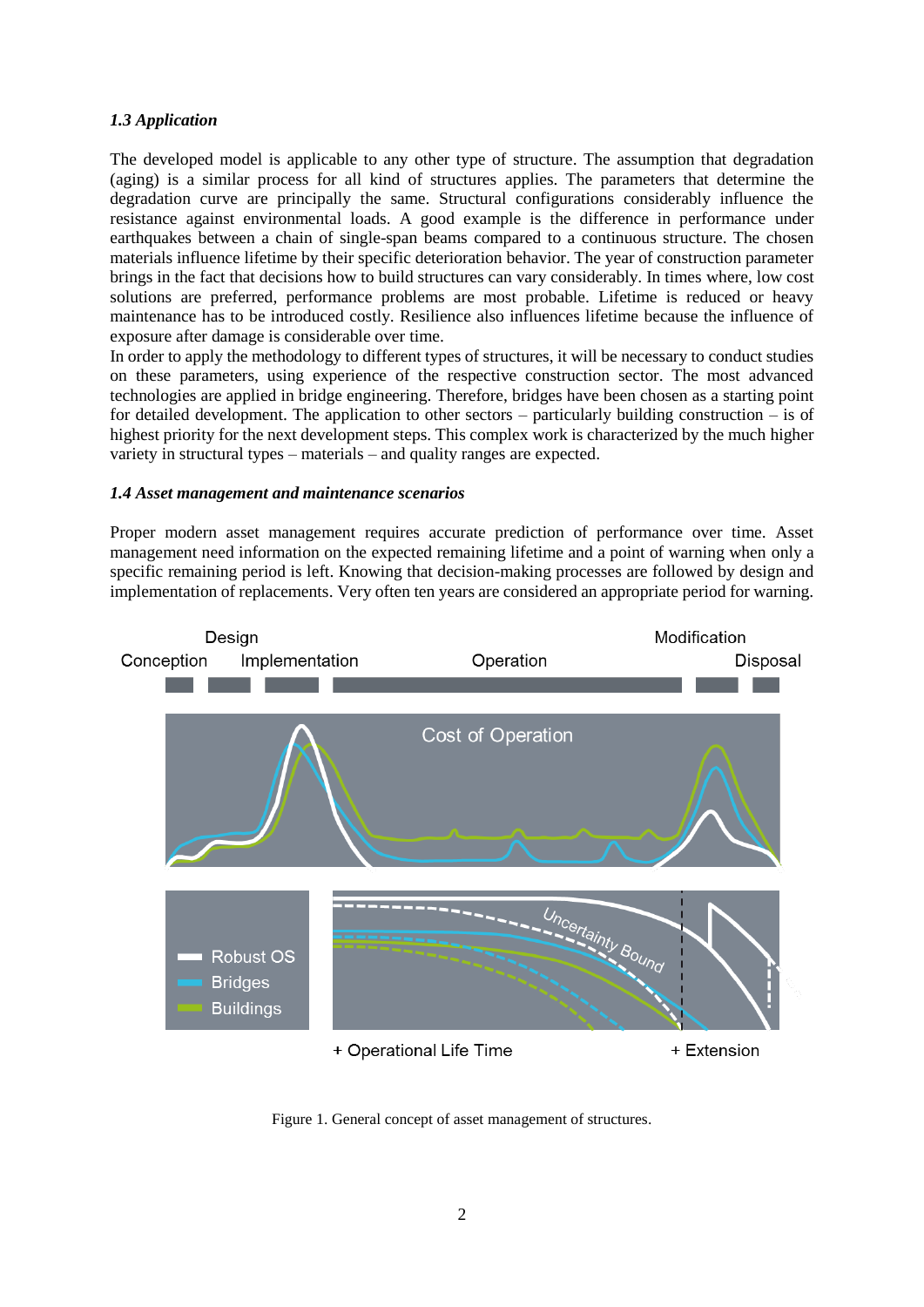

Figure 2. Asset management strategies, remaining life time, consequential costs.

## **2. THE MODEL DEVELOPED FOR THE LONG TERM BRIDGE PERFORMANCE PROJECT**

#### *2.1 Introduction to the LTBP*

There are over 614,000 aging bridges in the United States with an average life of 38 years. Due to the economic hardship facing the federal and local agencies, it is inevitably critical to extend the lifespan of the nation bridges. Accurately predicting future conditions is a key input to effective maintenance and rehabilitation decision making for bridge owners. Indeed, the precise forecasting of bridge behavior creates a twofold benefit for the infrastructure owners: to efficiently manage the available budget for rehabilitation or reconstruction, and to properly monitor the bridge's functionality in both short- and long-term horizons. One way to predict future conditions of bridges is to utilize infrastructure deterioration models. Deterioration is a stochastic and complex process that varies widely depending on various factors, many of which are generally not captured by available data (Mishalani, R. G.,2002). Three different approaches have been routinely taken by the researchers to simulate the bridge deterioration, including deterministic, probabilistic, and artificial intelligence (AI). Review of technical literature reveals that each technique has its own pros and cons that eventually lead to failure in practical responses for deterioration modeling purposes. Deterministic models technically correlate age or a limited number of other parameters with the component's condition using a simple mathematical formulation, such as the mean, standard deviation and regression (Liu, H. T.,2013). Despite the ease of model development and interpretation, deterministic models neither account for the stochastic characteristics of bridge deterioration process nor consider the effects of unobserved explanatory variables (Jiang, Y., et. al.). By contract with deterministic models, probabilistic deterioration models view bridge deterioration as a stochastic process being affected by various parameters. The probabilistic models are basically relied on transition probabilities to capture the nature of the evolution of condition states from one discrete time point to the next. Despite the obvious advantages for being able to capture the uncertainties, these models suffer from underlying limitations. Several issues including the difficulties in transition probabilities estimation, incomplete capture of various explanatory variables,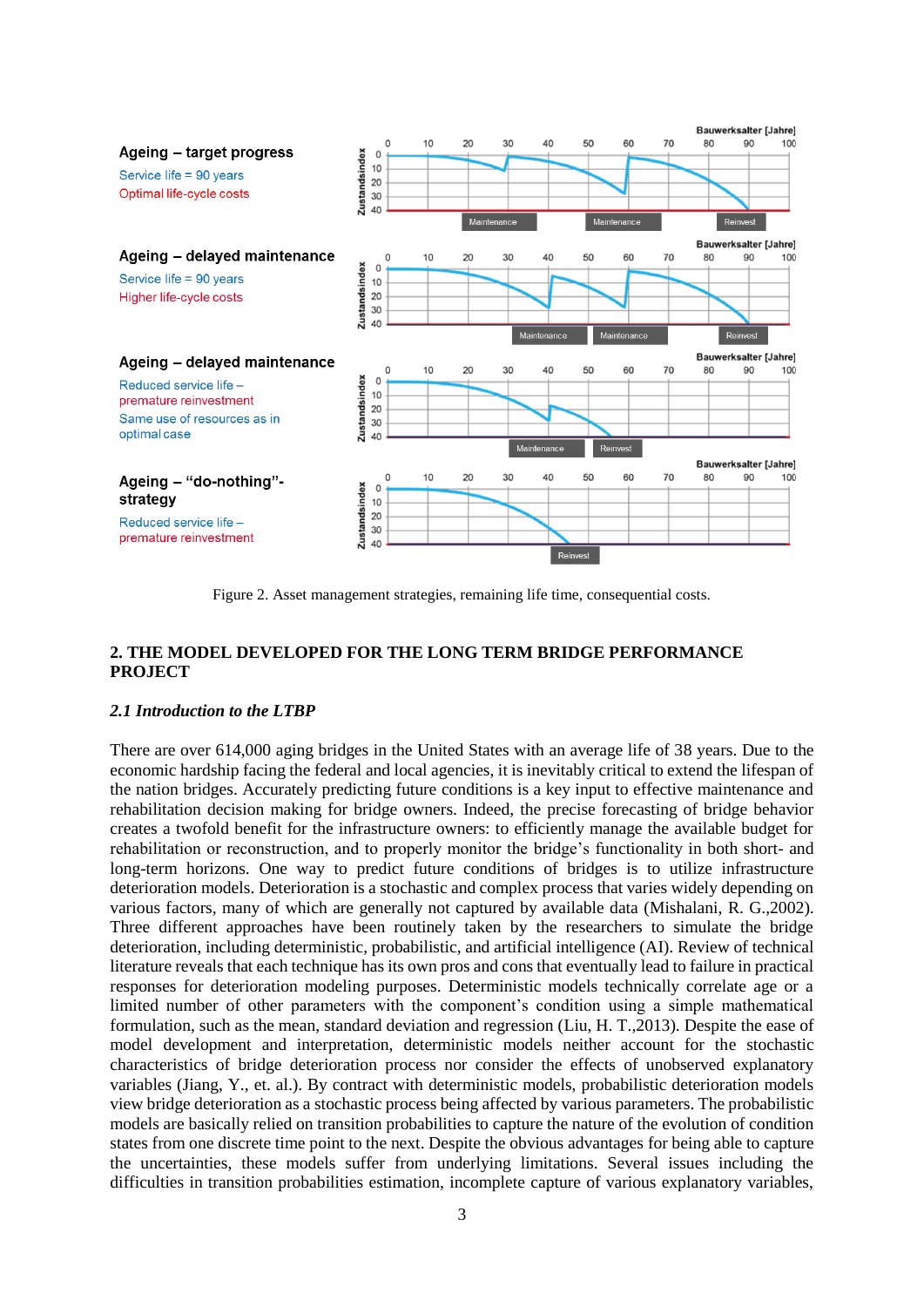complex computation, lack of historical condition data for training, and data censorship are restraining the applicability of such models. Alternatively, AI models have also been proposed utilizing modern computer techniques to automate intelligent data "learning" process of bridge deterioration behaviors, such as artificial neural networks (ANN) and machine learning (ML). These techniques are mostly inspired by natural rules and express the solution by training from experience and developing various discriminators. In spite of their novelties, there are major setbacks disabling those types to create sufficient knowledge and transparency. As a result, those models act as black boxes and could not explicitly provide a transparent function correlating the output to the given inputs. The computations must be conducted in a priori format requiring significant trial-error operations. In essence, the consequences of the limitations associated with the various methods discussed above will directly lead to poor predictions of future infrastructure condition, thus compromising maintenance and rehabilitation decision making.

In 2008, the U.S. Federal Highway Administration (FHWA) launched its largest bridge research effort, the Long-Term Bridge Performance (LTBP) Program. The LTBP Program is a 20-year research endeavor to collect scientific performance field data from a representative sample of bridges across the U.S (FHWA-PD-96-001,1995). This will assist the bridge community with better understanding of bridge deterioration and performance. The products from this program comprise a collection of datadriven decision-making tools, including predictive deterioration and life cycle analysis models that will assist bridge owners with their bridge management. In a collaboration with the individual campaign from WENZEL Consult under the course of Integrated European Industrial Risk Reduction System (IRIS) project, a novel life cycle assessment framework has been developed. The objective of the research described herein is to present the backbone skeleton of the proposed framework. The methodology is established on the basis of a semi-probabilistic approach to adherently maintain the advantages of both deterministic and probabilistic techniques. The model is organized in a step-by-step structure to incorporate the associated uncertainties. The basic model is first trained by the user specified network of bridge inventory and uncertainties are being reflected by determining lower and upper margins. In the second step, the model is improved through introduction and evaluation of new knowledge gained about the external attributes influencing the structure. Finally, the direct condition of bridge components is employed straightforward to refine the model for realistic assessment. The developed model is later automated into the LTBP Bridge Portal—as the main core of the bridgeperformance data warehouse. The Bridge Portal was primarily developed by LTBP to act as an intelligent web platform containing data sets including the National Bridge Inventory (NBI), the American Association of State Highway and Transportation Officials (AASHTO) bridge elements, traffic, environmental parameters, bridge elevations, inspection reports, and maintenance data as well as data acquired through LTBP program field testing. The LTBP Bridge Portal is publicly accessible at www.fhwaapps.fhwa.dot.gov/ltbpp. In the following section, the core elements of the developed life cycle assessment model are introduced, followed by a case study for completeness.

## *2.2 Developed Methodology*

The formulations described herein pertain to the long-term prediction of bridge's NBI condition rating. The model is established on a multi-level approach to incorporate multiple structural and external attributes. The general model is derived on the base of the general deterioration process of the bridge inventory and provides a rough estimation of the expected structural service life in general. In the second step, an adapted model considers certain structural and external (environmental and traffic) information to adjust the lifeline progression. Finally in the last step, the model is refined based on performancespecific information, including but not limited to Non-Destructive Testing (NDT), Structural Health Monitoring (SHM) and or advanced inspections.

## *2.2.1Global Model*

In general, the structural assessment has been done first and foremost by compulsory visual inspections. For critical cases, in-depth studies are initiated – mostly in terms of numerical simulations or structural health monitoring. To merge the results from all individual investigations and to obtain a more detailed picture of structural performance over the entire service life, Eqs. 1-2 have been utilized, as following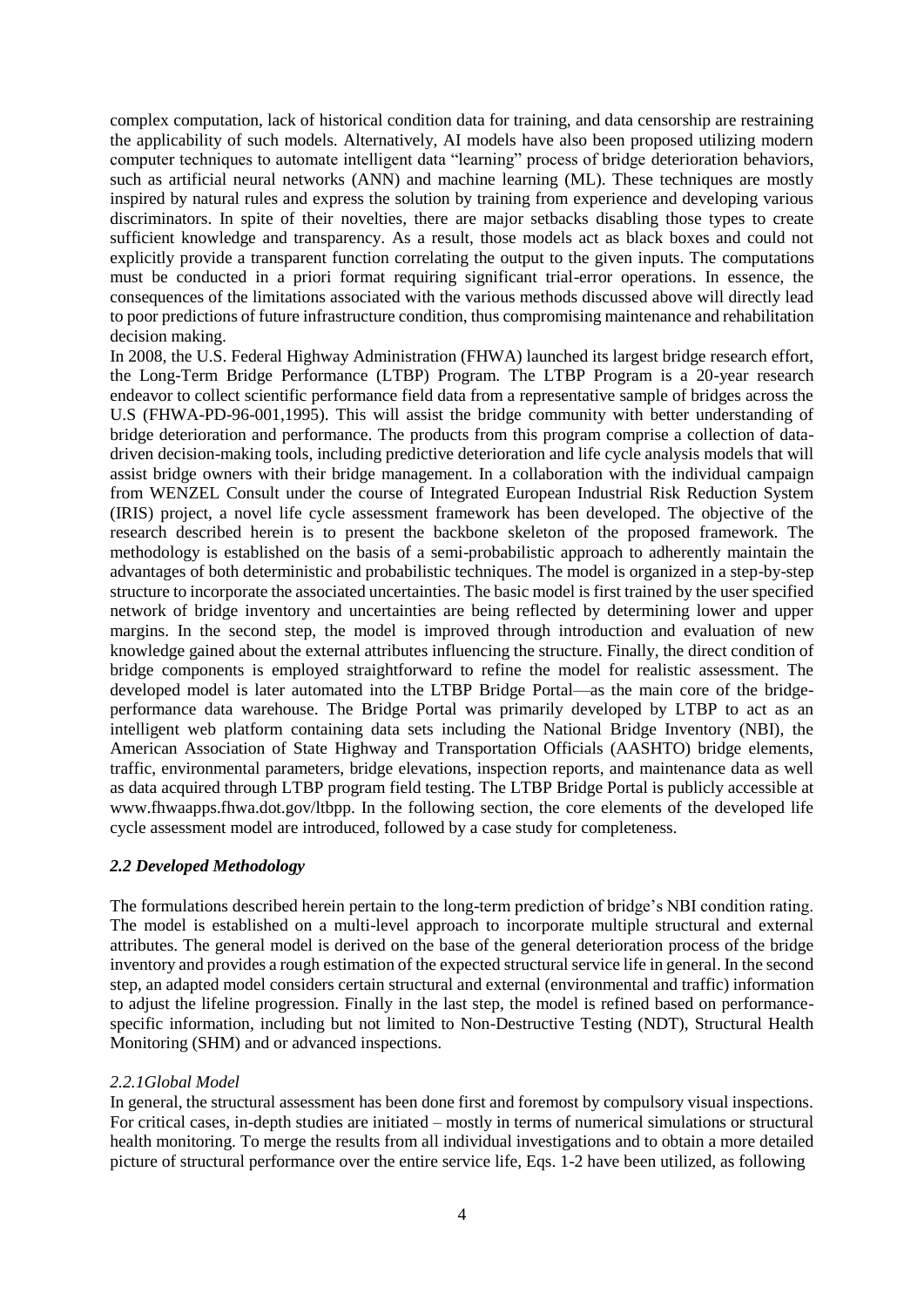| $h_i^{\prime}$ + = $h_l + a_n$ $[(S_i - S)]$ ^c |  |
|-------------------------------------------------|--|
| $a_n = (h_f - h_1) / [(S_f - S_1)]$ ^c          |  |

Where h\_i^t=current condition; h\_1=initial condition; h\_f= final condition; S\_i=current year of service life; S\_1=initial year of service life condition; S\_f=final year of service life; c= deterioration power exponent which is a constant empirical values derived from sensitivity analysis and is taken to be 3 for bridge components; and a\_n=slope of deterioration.

The model is primarily established by Miyamoto and Ishida (2008) and was later adapted by Wenzel et al. (Wenzel, H.,2013), schematically shown in Fig. 1. In principal it covers all the major sources of deterioration and describes the lifeline progression within a stated service life expectancy. The ranges for service life expectancy and the total deterioration capacity must be known in advance. To estimate the a\_n and S\_f, a large number of NBI condition rating from the selected bridge inventory have to be analyzed thoroughly. To do so, the historical NBI condition rating records are plotted versus the age of the corresponding bridge at the time of inspection. Next, the plot is accumulated for all of the condition ratings records collected from the entire bridge inventory. Fig. 1 also presents a sample of collected NBI condition rating records for pre-stressed concrete bridges located in the Mid-Atlantic cluster, including Pennsylvania, New Jersey, Maryland, Virginia, West Virginia, and Delaware. The magnitude of points in the plot indicates the frequency of NBI condition rating records.

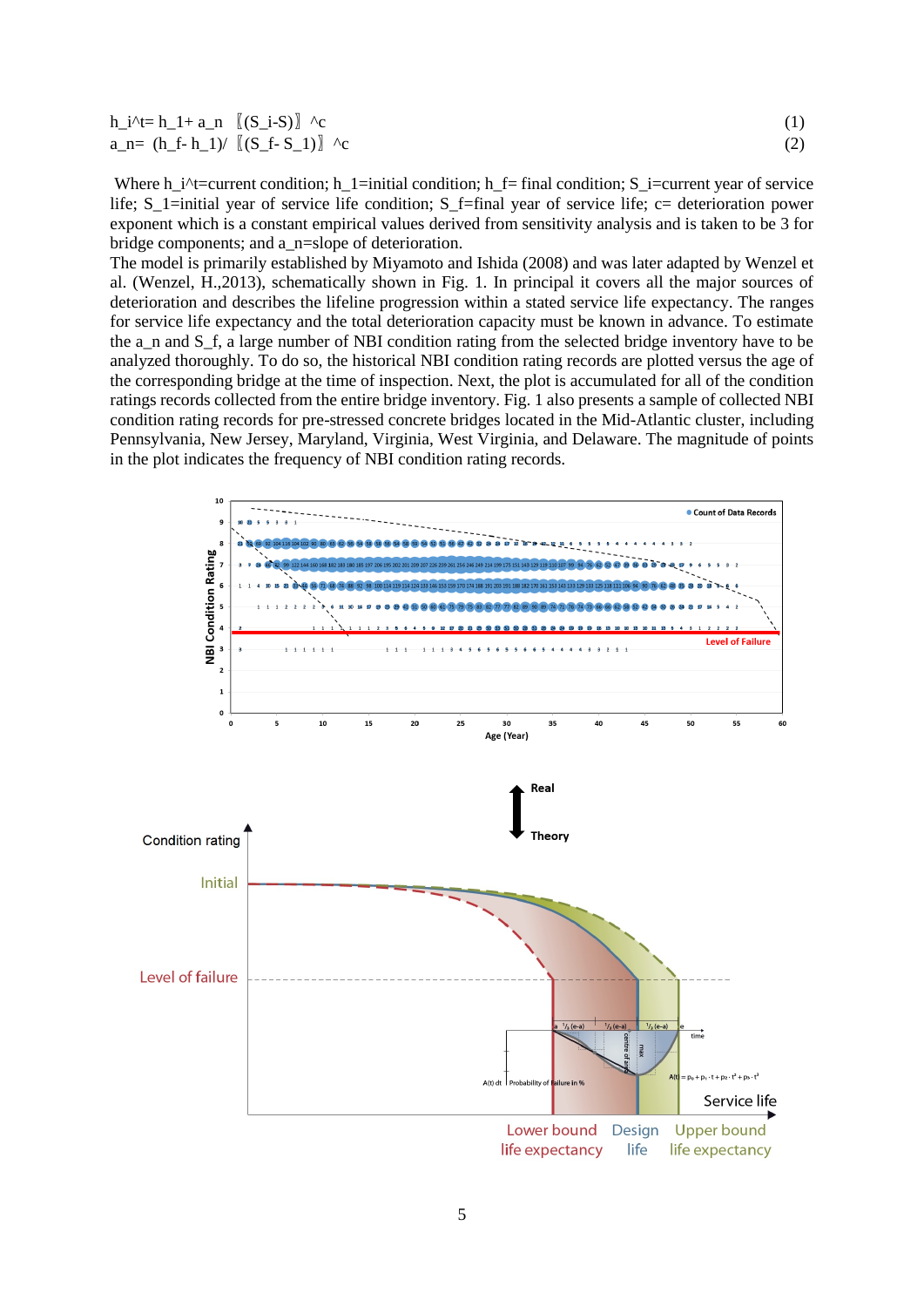It is obvious that different condition ratings follow tangible correlations in terms of bridge age. The input terms in Eqs. 1-2 are constants that embody the performance specifications of each specific bridge. In essence, the c and a\_n parameters define the general shape and rate of deterioration curve in terms of bridge age and  $m (= \nvert S \rvert)$  f-S\_1) indicates the average life expectancy of the bridge. Accuracy of the model will be dependent on the accurate determination of the discussed inputs. Although these terms can be determined from finite element analysis or a priori from the known geometric, material, and performance properties of each individual bridge, a more realistic approach is to compute them during the calibration process applied on a large-scale database with sufficient numbers if bridge records. During the calibration process, the input parameters are determined by defining an error function  $(\psi)$ , representing the differences between measured (historical NBI condition rating records) and theoretical condition ratings.  $\psi$  is minimized with respect to m for which the minimization function is given below:

$$
\psi = \left\{ \sum_{i=1}^{n} (i=1)^n n [h_i^2 + h_i^2 + h_i^2] \right\} \tag{3}
$$



Figure 4. Time in state (TIS) histograms for NBI condition ratings.

Where,  $\psi$  is the objective function, h\_i^r and h\_i^e are the i^th recorded and estimated condition ratings, respectively. n denotes the total number of available data points from the selected bridge inventory. Once m is computed during the calibration process, the general life cycle expectancy curve can be backquantified by using Eq. 1. The acquired model will then act as a general representative of bridge

Figure 3. General concept of structural ageing.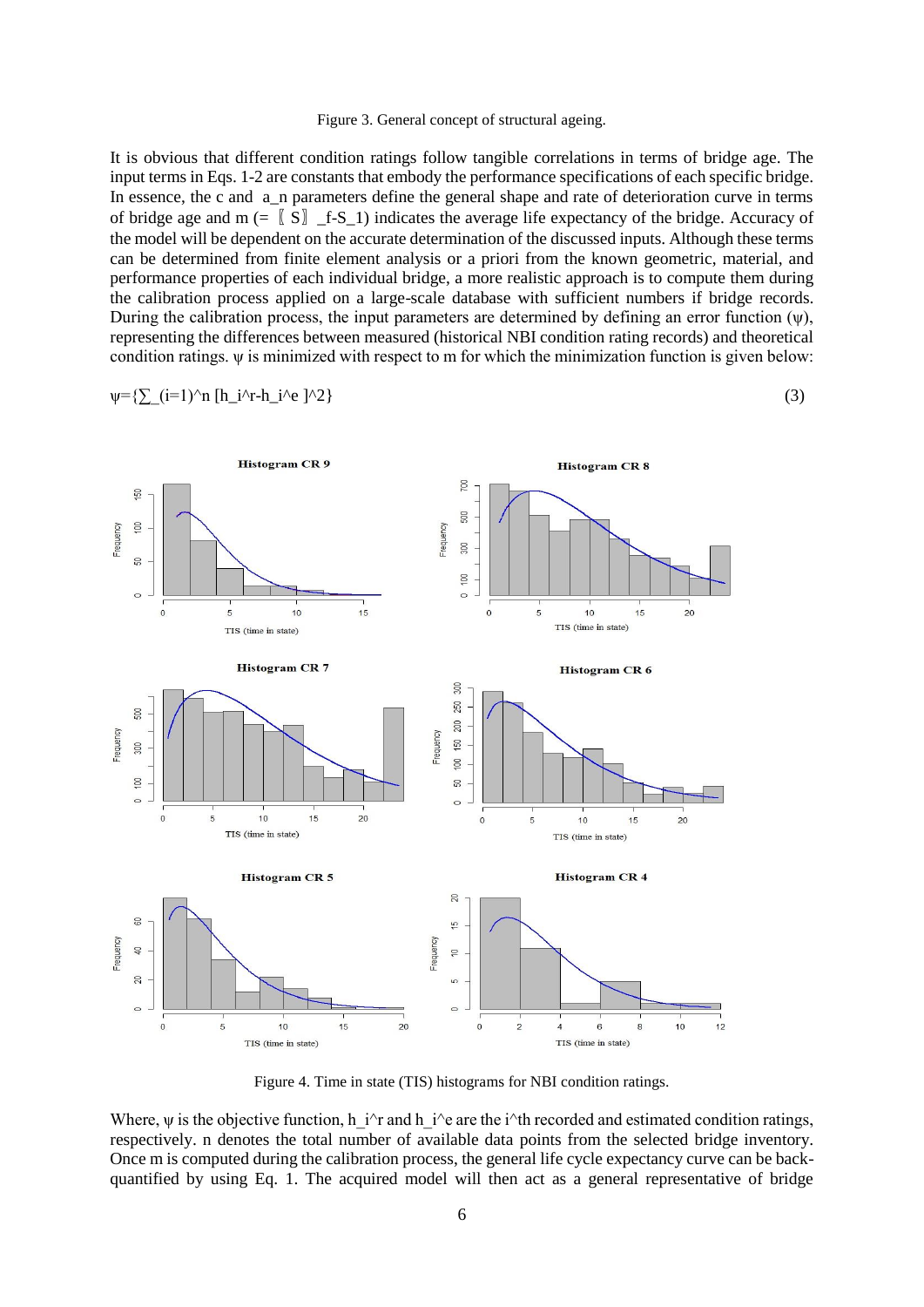inventory used throughout the calibration.

To further aggregate the results in order to determine the overall performance of bridge in terms of upper and lower boundaries, Fig. 2 demonstrates the frequency histograms separately derived for each individual condition rating. Different distributions, e.g. normal, can be thereafter tested to find the best fitted distribution. Once the curve fitting process has been accomplished, the lower and upper boundaries are determined on the basis of 5% and 95% percentiles to reflect a confidence level of 95%. The boundaries ensure that the 90% of the bridges performs within the prediction range and eliminate the outliers that could be caused by inspection errors or a special type of bridges, such as signature cablestayed bridge.

#### *2.3 Adapted Model*

The General Model generates the mean result derived from the benchmark data. However, the model does not encompass different characteristics of individual bridges. Among others, external attributes such as environmental condition or traffic volume as well as the bridge type and design specifications can significantly deviate the performance of the bridge from the average expected life. Similar to Eqs. 1-2, Eqs. 4-6 provide the fundamental formulations for calculating the lower, mean, and upper boundaries by means of statistical analysis using probability density function. More details for the basics of formulation can be referred to (9)

| $h_t^L - 9$ $[a^N]$ ^3 $[(t - [Yr] \quad Bui]$ ^3                               | (4) |
|---------------------------------------------------------------------------------|-----|
| $h_t^m=9$ $[m^{\prime\prime}]$ ^3 $[(t- [Yr] \quad Buit)]$ ^3                   | (5) |
| $h_t^{\text{v}}U=9$ $[e^{\Lambda t}]$ $\land$ 3 $[(t [Yr]$ $-Built)]$ $\land$ 3 | (6) |

Where  $\begin{bmatrix} Yr \end{bmatrix}$  Built corresponds to the year of bridge construction or reconstruction, whichever is the most recent. h\_t^u, h\_t^m, and h\_t^l denote condition rating corresponding to upper, mean, and lower boundaries, respectively. a', m', and e' indicate the slopes of deterioration curves and can be determined by the following expressions:

$$
a^{\Lambda} = aK
$$
  
\n
$$
m^{\Lambda} = a^{\Lambda} + 0.6(e^{\Lambda} - a^{\Lambda})
$$
\n
$$
e^{\Lambda} = eK
$$
\n(7)\n(8)\n
$$
e^{\Lambda} = eK
$$
\n(9)

Where m', a', and e' correspond to the adapted mean, lower, and upper bound life expectancies, respectively. The values of a and e are estimated by assuming 0.5m and 1.33m, respectively, where m indicates the average expected life. Computation of Eqs. 7-9 requires the determination of K parameter which is a constant value signifying different characteristics of the bridge and the environmental where the bridge is located. The calculation of adjustment factor,  $K = k_1 k_2 k_3 k_4 k_5 k_6$ , corresponds to the determination of k 1  $\ldots$  k 6 and is thoroughly discussed in a later section of this article. k 1 denotes the variation in average life expectancy based on the year of construction or reconstruction.  $k<sup>-2</sup>$ and k<sub>3</sub> demonstrate the expected service life on the basis of design and materials types, respectively. Alternatively,  $k$  4-k 5 and k 6 respectively quantify the effects of traffic load and environmental condition where the bridge is placed. Similar to General Model, accuracy of the Adaptive Model will be dependent on the accurate determination of K factor. A statistical approach has been utilized to individually compute each of the k\_i factors during the calibration process. Throughout the process, for a given k i parameter, all other k i parameters were kept equal to unit and non-linear optimization method has been employed to minimize the error function (ψ), as follow:

$$
\psi = \left\{ \sum_{i=1}^{n} (i=1)^n n \left[ h_i^2 + h_i^2 \right]^{n} \right\} \tag{10}
$$

Where,  $\psi$  is the objective function, h\_i^r and h\_i^e are the i^th recorded and estimated condition ratings, respectively. n denotes the total number of available data points from the selected bridge inventory. To calculate h i<sup> $\lambda$ </sup>e, the expression established by Eq. 5 has been employed.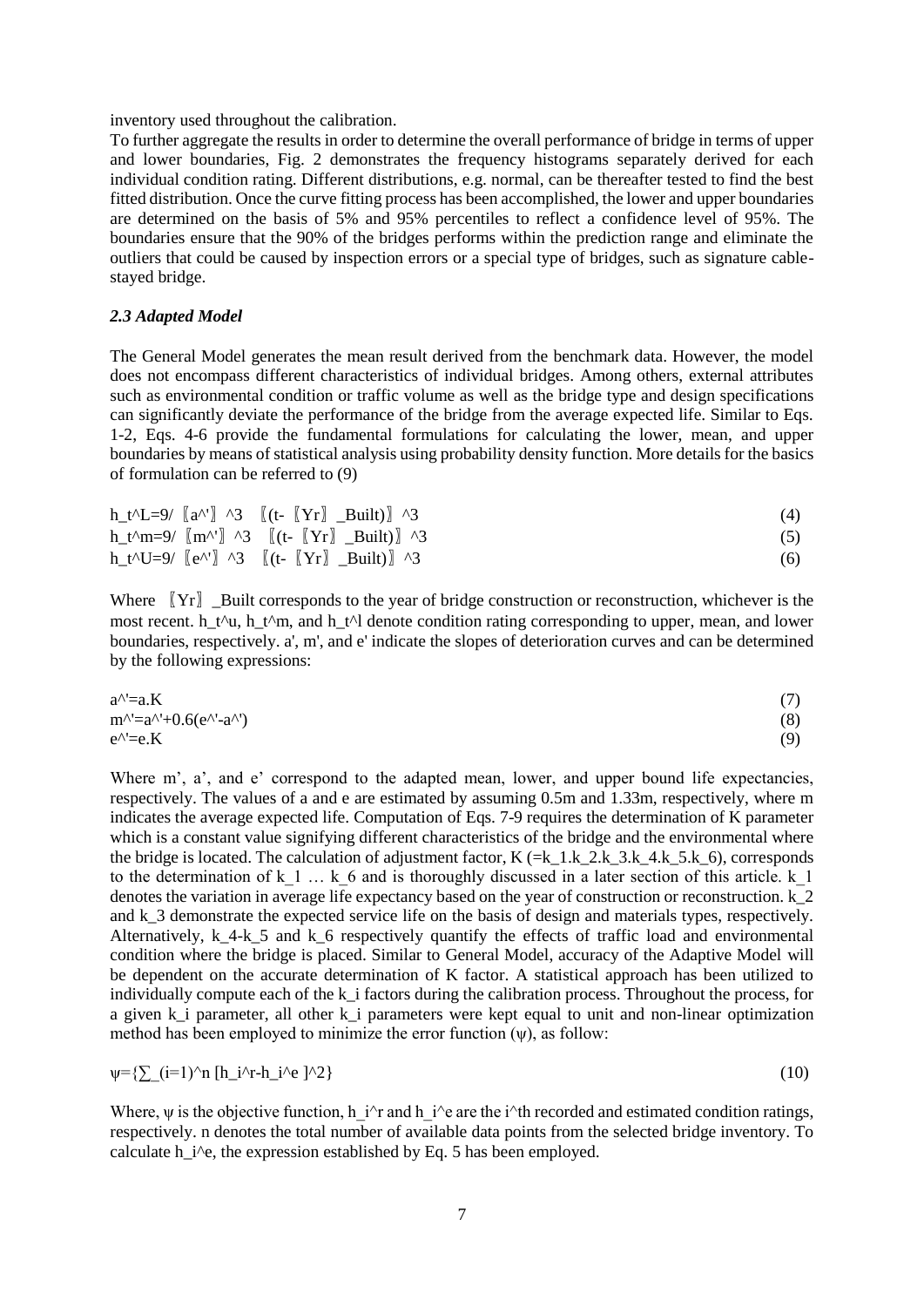#### *2.4 Determination of Adjustment Factor (K)*

In the proposed Adaptive Model, two major types of information have been incorporated into the modeling to customize the General Model for individual bridge. The first type itself corresponds to the bridge structural, material, geometrical, and construction properties. It basically includes:

k 1) Year of construction/reconstruction: which embodies the periodic construction quality changes imposed throughout the last decades. The design specifications and construction practices have been extensively modified in the United States during two important milestones. The first period includes the time before 1975 when bridges have been designed and built by traditional code specifications and construction techniques (k  $1=0.90$ ). Around 1975 new codes were released to consider the concepts of earthquake and performance-based designs into actual bridge projects. The second period pertains to be between 1975 and 1985 worthwhile to be called the transition decade. Throughout this period, new materials have been introduced to the construction industry as well as the revised code was practically settled down among the civil engineering community  $(k_1=0.95)$ . After 1985, it may be postulated that the design codes and construction periods have reached a stable plateau where the inconsistency between construction and design is minimal (k  $1=1.0$ ).

k 2) Type of design: which reflects the associated redundancies imposed by different design portfolios. As indicated in Table 1, to exemplify the different levels of redundancy among different cross sections, solid cross section has demonstrated more redundancy and rigidity compared to corrugated profile.

| Code | Description                            | k-factor     |
|------|----------------------------------------|--------------|
| 01   | Slab                                   | 1.05         |
| 02   | Stringer/Multi-beam or girder          | 0.95         |
| 03   | Girder and floor beam system           | 0.95         |
| 04   | Tee beam                               | 0.95         |
| 05   | Box beam or girders - Multiple         | 1            |
| 06   | Box Beam or girders - Single or Spread | 1            |
| 07   | Frame                                  | 0.95         |
| 08   | Orthotropic                            | 0.95         |
| 09   | Truss - Deck                           | 0.95         |
| 10   | Truss - Thru                           | 0.95         |
| 11   | Arch - Deck                            | 0.95         |
| 12   | Arch - Thru                            | 0.95         |
| 13   | Suspension                             | 0.95         |
| 14   | Stayed girder                          | 0.95         |
| 15   | Movable - Lift                         | 1            |
| 16   | Movable - Bascule                      | $\mathbf{1}$ |
| 17   | Movable - Swing                        | 1            |
| 18   | Tunnel                                 | 1            |
| 19   | Culvert                                | 1            |
| 20   | Mixed types                            | $\mathbf{1}$ |
| 21   | Segmental box girder                   | 0.95         |
| 22   | Channel beam                           | 0.95         |

Table 1. Designation of k\_2 for Type of Design

k\_3) Types of Materials: Different materials are employed for bridge fabrications, including but not limited to reinforced concrete, steel, pre/post-tension, wood, masonry, etc. The functionality and expected service life are significantly dependent on the types of materials being used for the construction of deck and superstructure. Table 2 demonstrates the final values of k\_3 designated for each type of material mainly used by bridge industry.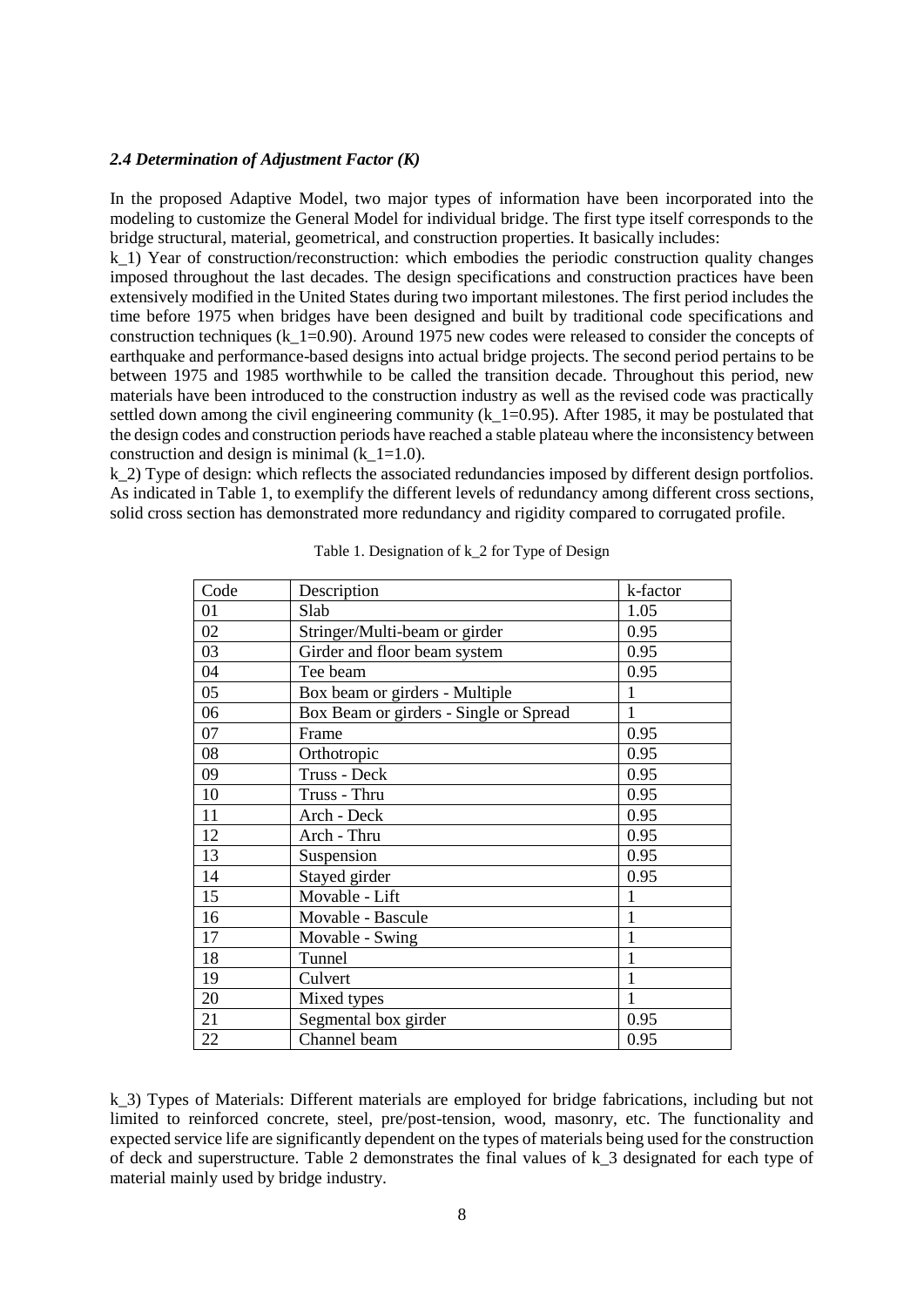| Code | Description                          | k-factor |
|------|--------------------------------------|----------|
|      | Concrete                             | 1.1      |
|      | Concrete continuous                  | 1.1      |
|      | <b>Steel</b>                         |          |
|      | Steel continuous                     |          |
|      | Prestressed concrete                 | 0.9      |
|      | Prestressed concrete continuous      | 0.9      |
|      | Wood or timber                       | 0.8      |
|      | Masonry                              | 0.8      |
| Q    | Aluminium, Wrought Iron or Cast Iron |          |
|      | Other                                |          |

Table 2. Designation of k\_3 for Type of Material

The second type of information used for adjusting the Adapted Model refers to the external attributes influencing the bridge performance, including environmental conditions and freight traffic volume. k 4-k 5) Weather and Environmental Characteristics: To evaluate the environmental effects on bridge performance, two weather data sets (numbers of snowfalls and freeze-thaw cycles) are extracted from the National Oceanic and Atmospheric Administration (NOAA) database. The number of recorded snowfalls and the temperature histograms (freeze-thaw) represent the average of the recorded values from nearby weather stations. The number of snow falls is determined based on the number of days in a year during which snowfalls of more than 0.2 inches (0.5 mm) occurred. The number of freeze-thaw cycles is the number of days in a year for which the following conditions were met:

A minimum temperature of  $\leq$  -2.2 °C / 28.04 °F

A maximum temperature of  $\geq$  0 °C / 32 °F

k 6) Freight traffic volume: In general, the daily traffic does not seriously impact the performance of the bridge while the truck traffic considerably degrades the bridge components. Overweighed trucks and improper suspension systems are among the most vulnerable effects assisting steep degradation for the structural elements. To portray for such effects, average daily truck traffic (ADTT) has been taken into account within the modeling scheme, as provided by FHWA-PD-96-001, 1995.

#### *2.5 Refined Model*

As more complete information becomes available about the structural condition, the remaining servicelife predictions will be more accurate by incorporating additional structural information into the life expectancy model. Campaign of advanced visual inspection, structural health monitoring, and nondestructive testing is an example of performance-specific information which could play a significant role in modifying the remaining service-life prognosis.

#### **3. RISK MANAGEMENT**

It is the nature of predictions that uncertainties define the range of probable results. In order to manage this range, to consider the expected consequences of structural failure, and to evaluate the background strategies chosen by the owners, uncertainties are to be quantified. This often leads to a widespread area of potential results and the often-unwanted residual risk.

In order to deal with this situation, it is proposed to introduce a respective inspection and monitoring procedure which first of all reduces uncertainties by replacing subjective assessment by measured values. Permanent monitoring campaigns furthermore show the advantage that performance is permanently monitored and the models can be updated periodically or even in real time. Particularly in case of earthquake damages, this would be a most desired functionality. A monitoring system that is able to record the performance of a structure during an earthquake can fulfil this function.